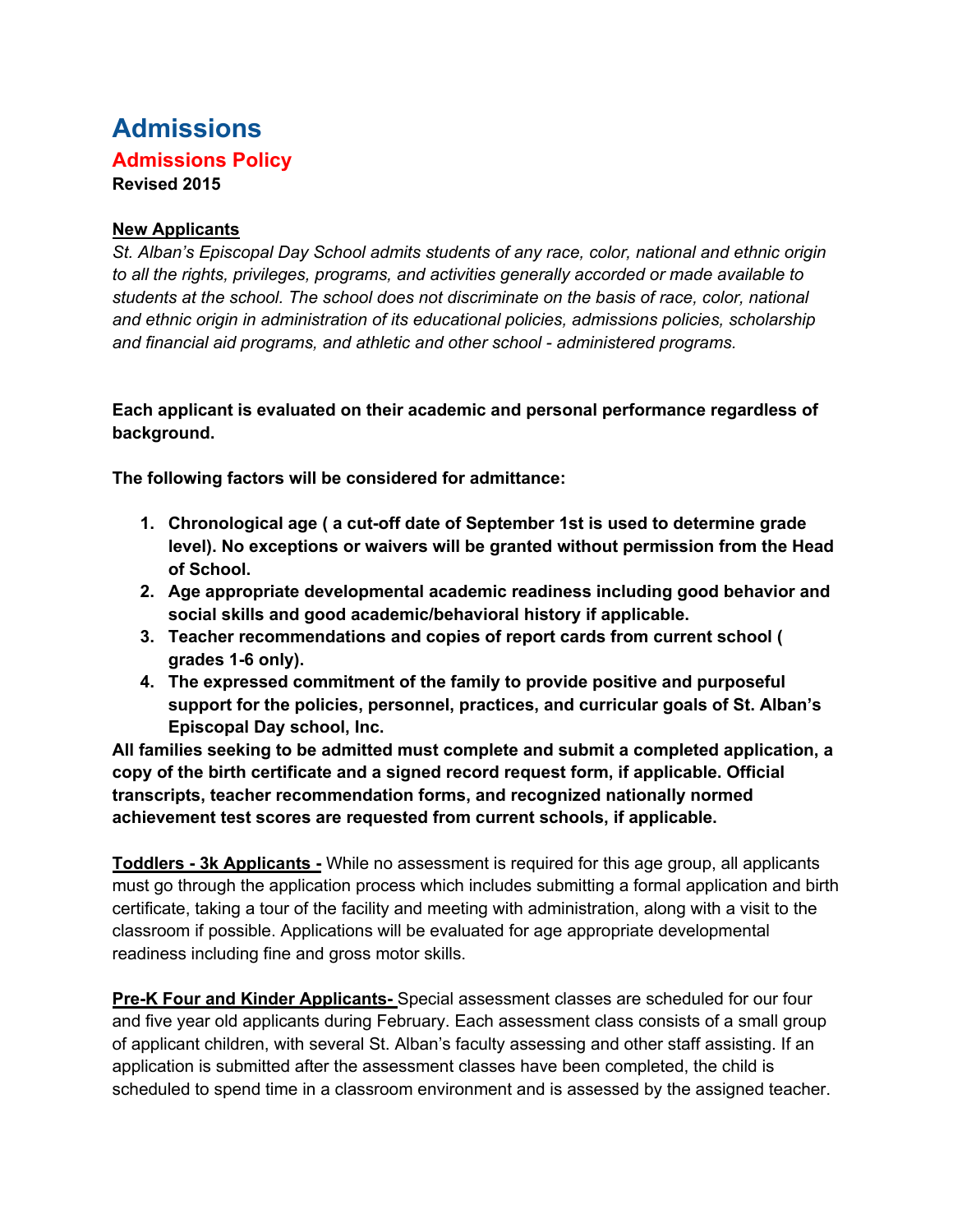If the applicant is currently enrolled in another school, a recommendation form is requested from the applicant's teacher. Applicants are evaluated for age appropriate developmental academic readiness including good behavior and social skills.

**First Grade Applicants -** First grade applicants are required to visit in a St. Alban's classroom and will be assessed by the teacher or the Assistant Head of School. Applicants are assessed for age appropriate reading skills, math skills and social skills.

**Second - Sixth Grade Applicants -** Applicants are required to visit in a St. Alban's classroom. During the applicant's visit, math skills and writing skills, as well as social, emotional and behavioral skills will be evaluated by a St. Alban's faculty member. In addition, if no national test results are available and/or if there are concerns about the academic portion of the transcripts, standardized testing will be administered on campus. Applicants must demonstrate a good academic history and good behavioral scores.

Priority Enrollment policies will be followed in placement of all students.

If the applicant has been accepted, the parents receive a formal call of acceptance and an enrollment agreement is officially offered. If an applicant is not accepted, a call is placed to the parents and a letter of non-acceptance is mailed.

If the grade level is full, but the applicant meets the requirements for admission, then parents are informed their child will be placed on a waiting list and is called when space becomes available.

A new student seeking admission during the course of the regular year is required to provide, in writing, the reason for leaving the previous school. Any student seeking admission to St. Alban's day School who for any reason is under suspension or expulsion from another school shall not be admitted.

**There will be a six week probationary period during which the child's adjustment to St. Alban's will be closely monitored. During this time, the teacher will be in direct communication with the parent about any academic or behavioral concerns. At the end of this period, if deemed necessary, a conference will be held with the parents, the teacher, and the Head of School. If the student has been unable to adjust to the academic or social environment, or to the structure and discipline of the school, the school has the prerogative to ask the parent to withdraw the student at this time.** 

# **Currently Enrolled Students**

Currently enrolled students who are invited back for the next school year will be offered enrollment agreements during the beginning of February.